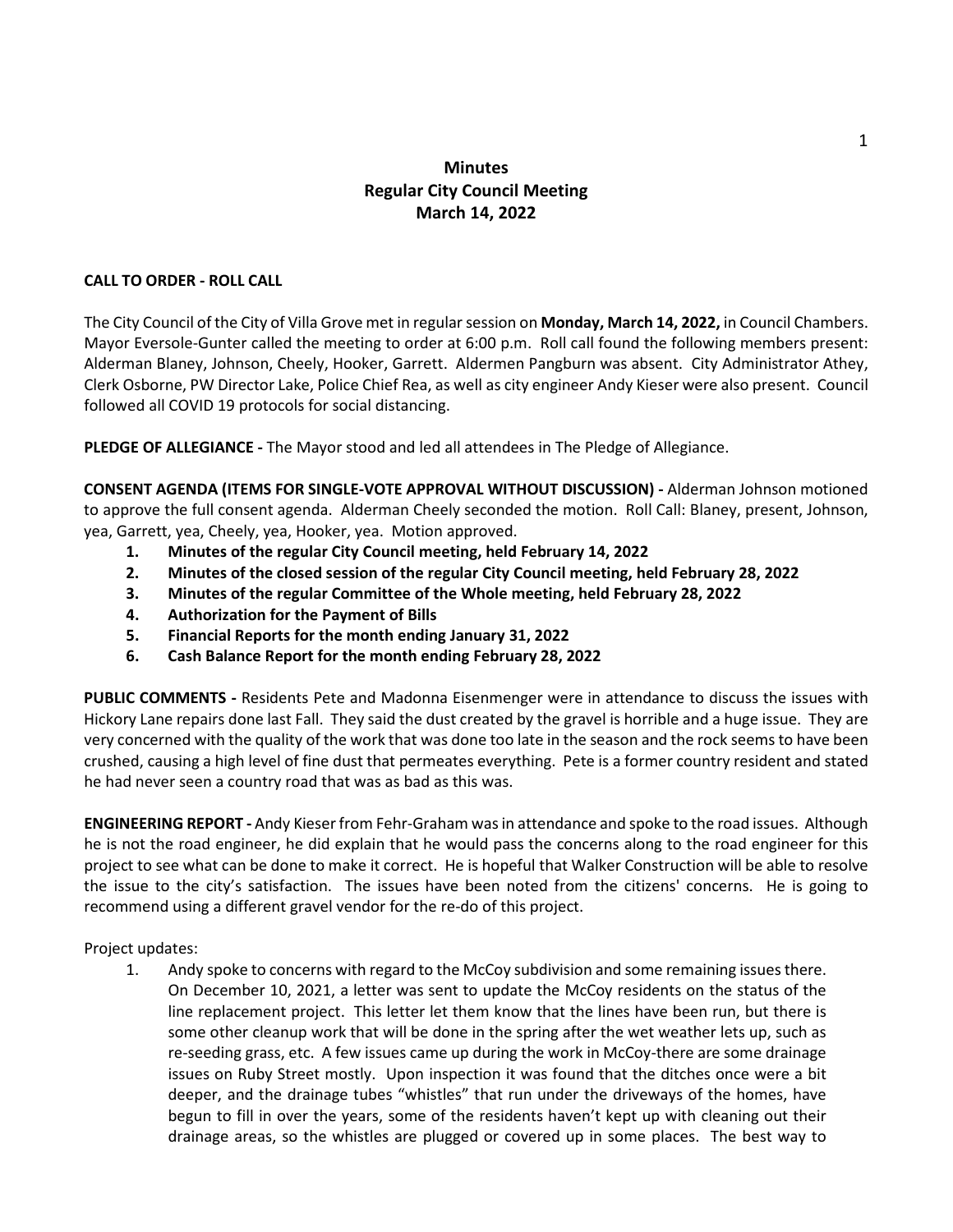# **Minutes Regular City Council Meeting March 14, 2022**

resolve this issue would be to go in with a water jet cleaner to clean out the pipes, which would allow the water to flow as it should. This would have to be a joint effort between the city and contractor. The other issue that goes along with these discussions is that the roads at McCoy really need to be resurfaced. The discussion then focused on the current resurfacing plan that is going to use BAM coating on Pine to Harrison Streets, which was costing \$128,000. Andy suggests reducing that project and using the money to focus on resurfacing the McCoy Streets. Council is in agreement that this is a priority to complete this year. Andy will get some pricing on doing the McCoy streets and then the reduction of the BAM project and get back to us. He will specify using a different stone vendor for this project than what was used last Fall in Henson.

2. The Water plant air scrubber status-they are finishing the water lines and will be running PVC to the building for the piping of the nutrients that will remove the sulfur odor. Weather has been an issue, but they should be back this week to complete things. The President of Pure Air Company which made the scrubber flew in, from Georgia, to look at this project and is trying to get things done as quickly as possible with the contractor. We hope to have this resolved within the coming month.

#### **CITY ADMINISTRATOR/OTHER REPORTS**

**CITY ADMINISTRATOR REPORT -** Jacki Athey reported: She has been working with the engineers on the issues that have been discussed this evening. Also, she is working on a list that Illinois American Water (IAW) sent for items they need to start working on, and they will most likely have weekly meetings starting soon.

**DEPARTMENT HEAD REPORTS:** Police Department: Chief Rea reports he has the personnel code and the budget almost completed for the PD.

Public Works: Director Randy Lake reports all of the lighting strike issues at the water plant have been resolved and are working once again. The upcoming baseball/soccer seasons are approaching, which will mean they need some seasonal help plus they will be getting the restrooms ready, fixing the concession stand at Henson Park, and getting porta potties for Richman Park. Andy Kieser reminded Randy about getting the bridge expansion joints replaced by the county on the Front Street bridge. He will contact county engineer Jim Crane about that.

**MAYORAL REPORT -** The Mayor will be meeting with Walker Construction this week to discuss the issues of road quality that was done last Fall. She thanks the Eisenmengers for coming forth with their concerns. She is also trying to get a commitment for the Clean UP Days date with Waste Management. They want to do this in the Fall this year, and do the door-to-door pickup.

#### **BUSINESS**

**1. Approve Resolution No. 2022-R01 – Intent to Reimburse Capital Project Costs-**Alderman Cheely motioned to approve Resolution 2022-R01. Alderman Hooker seconded. Roll Call: Blaney, yea, Johnson, yea, Garrett, yea, Cheely, yea, Hooker, yea. Motion approved.